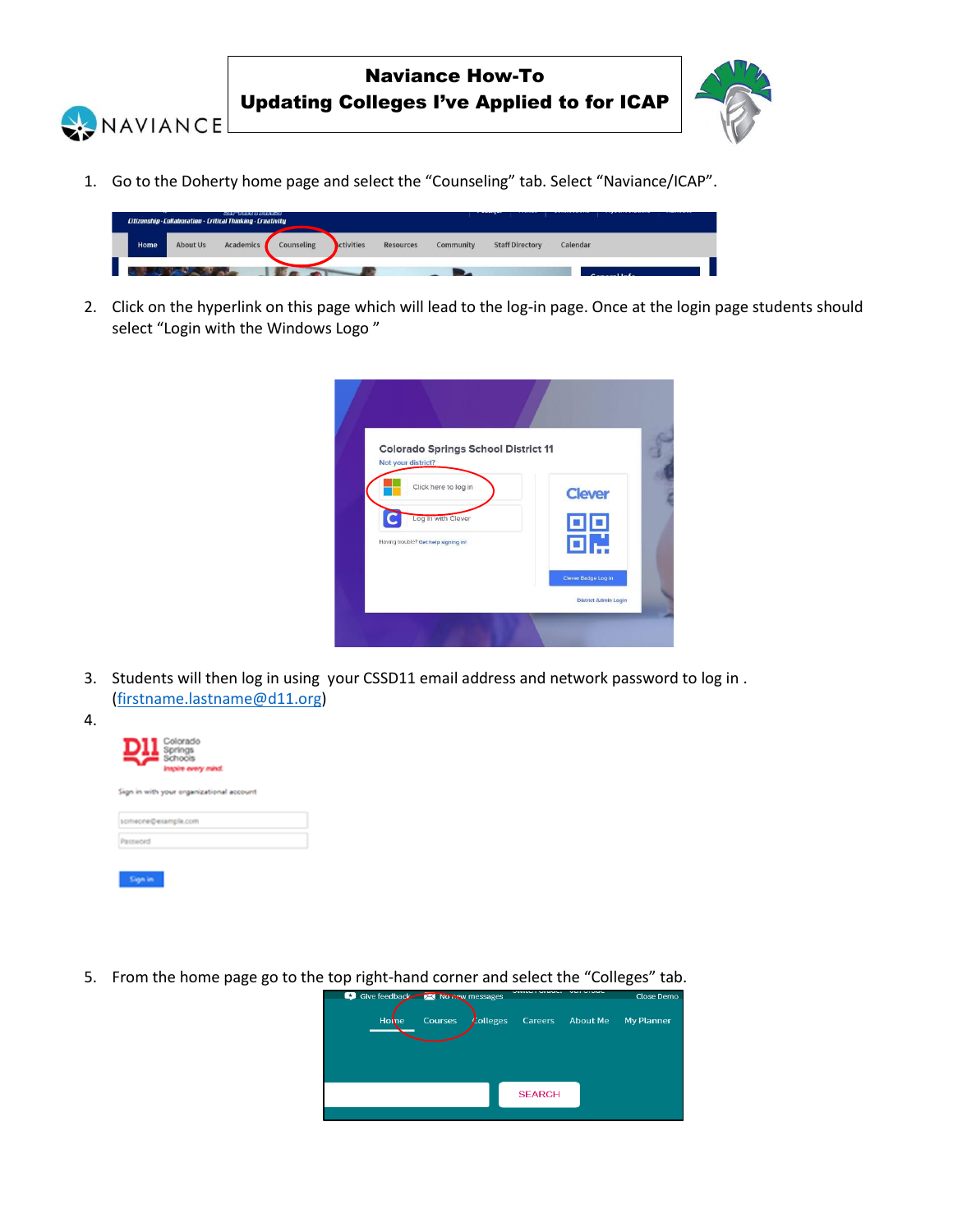



6. On the drop down menu click "Colleges I'm Applying To"



7. Once on that page there is a search bar where students can select the colleges they have or will be applying to.

| College that I'm attending: |   |        |  |  |  |  |  |
|-----------------------------|---|--------|--|--|--|--|--|
| N/A                         | ີ | Update |  |  |  |  |  |
|                             |   |        |  |  |  |  |  |

8. When all colleges are added students can request transcripts by clicking on the request "Transcripts" hyperlink towards the top right side of the page.



9. Students will then select which type of transcript to be sent. PLESE SELECT INITIAL TRANSCRIPT!

| What type of transcript are you requesting?              |  |  |  |  |  |
|----------------------------------------------------------|--|--|--|--|--|
| Initial                                                  |  |  |  |  |  |
| Mid year                                                 |  |  |  |  |  |
| Final                                                    |  |  |  |  |  |
|                                                          |  |  |  |  |  |
| What additional materials, if any, do you want included? |  |  |  |  |  |
| <b>Unofficial SAT Scores</b>                             |  |  |  |  |  |
| <b>Unofficial ACT Scores</b>                             |  |  |  |  |  |
|                                                          |  |  |  |  |  |
| Where are you sending the transcript/s?                  |  |  |  |  |  |
| No Preference                                            |  |  |  |  |  |
|                                                          |  |  |  |  |  |
| <b>Request and Finish</b>                                |  |  |  |  |  |
|                                                          |  |  |  |  |  |

10. Select what schools you want your transcripts sent to by using the drop down section (you can select all schools).